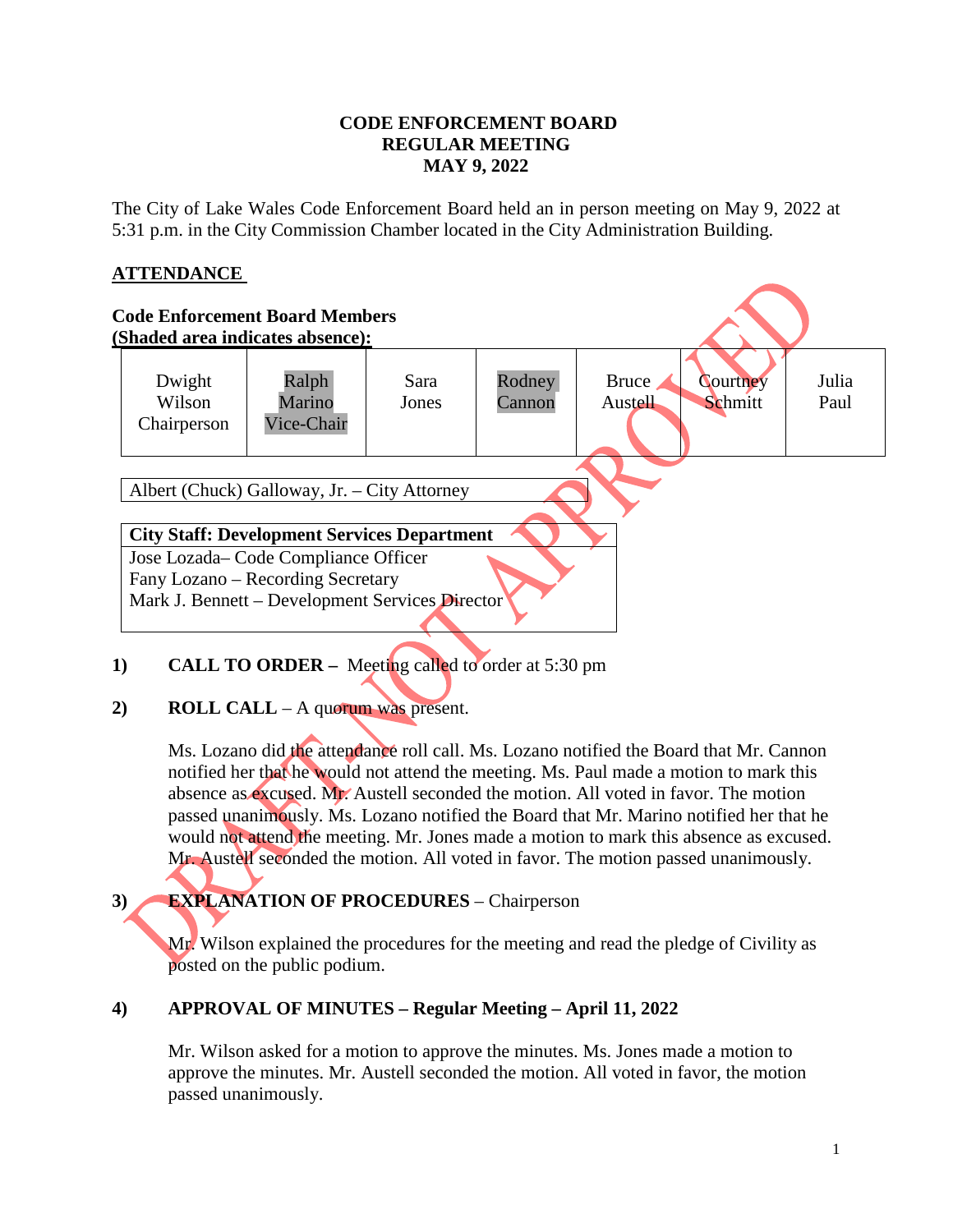#### **5) ADMINISTER OATH/MISCELLANEOUS ITEMS**

#### **5.1** Administer Oath:

Board secretary administered the oath to staff.

Mr. Wilson asked Ms. Lozano if she needed to be sworn in. Ms. Lozano stated yes and Mr. Wilson administered the oath to Ms. Lozano

#### **6) REVISIONS**

Ms. Lozano notified the Board that item 7.5 would not be heard tonight.

#### **7) CASE(s) NEW BUSINESS**

**7.1** Case # 2021-00080 City of Lake Wales VS BMS Holdings LLC 101 Washington Ave PID: 27-29-35-879000-005104 Violation(s): N/A (Request for Reduction)

> Erich Sean-Paul Spivey, representative was present to provide testimony. Ms. Lozano administered the oath to all persons mentioned above.

Code Compliance Officer Jose Lozada presented the case and notified the Board that this is a request for reduction of the administrative fine attached to this premises. He stated that this case was previously presented to the Board who issued a demolition order, but since then the property owner has met the 60-day deadline, and the property is now productive as someone is already living in the structure, which is currently in compliance. He stated that staff recommends that the Board reduce the fine from \$55,000 to \$2,775 plus the costs of enforcement in the amount \$114.45 which have already been paid for a total settlement of \$2,775 or the Board's discretion. Mr. Spivey stated that he does not have much to add to what Mr. Lozada has already stated and that he agrees with Mr. Lozada's recommendation. He stated that he appreciated working with staff and his contractor. He stated that they took the Board's instructions seriously and that he had workers who spent hundreds of hours working to achieve compliance. Ms. Schmitt stated that what they have done with the property is impressive. Ms. Jones made a motion to accept staff recommendations. Mr. Austell seconded the motion. All voted in favor. The motion passed unanimously. Ms. Lozano stated for the record that payment must be made by June 9, 2022, otherwise the reduction is null and void and will revert back to the original amount. Mr. Wilson suggested to Mr. Spivey to do the same thing that he did at this premises to the apartments on Washington Ave. Mr. Spivey offered and update and stated that he has retained a roofer who is in the process of obtaining a permit. Mr. Wilson stated that the property is not on the docket but he wants to encourage the property owner to get it done.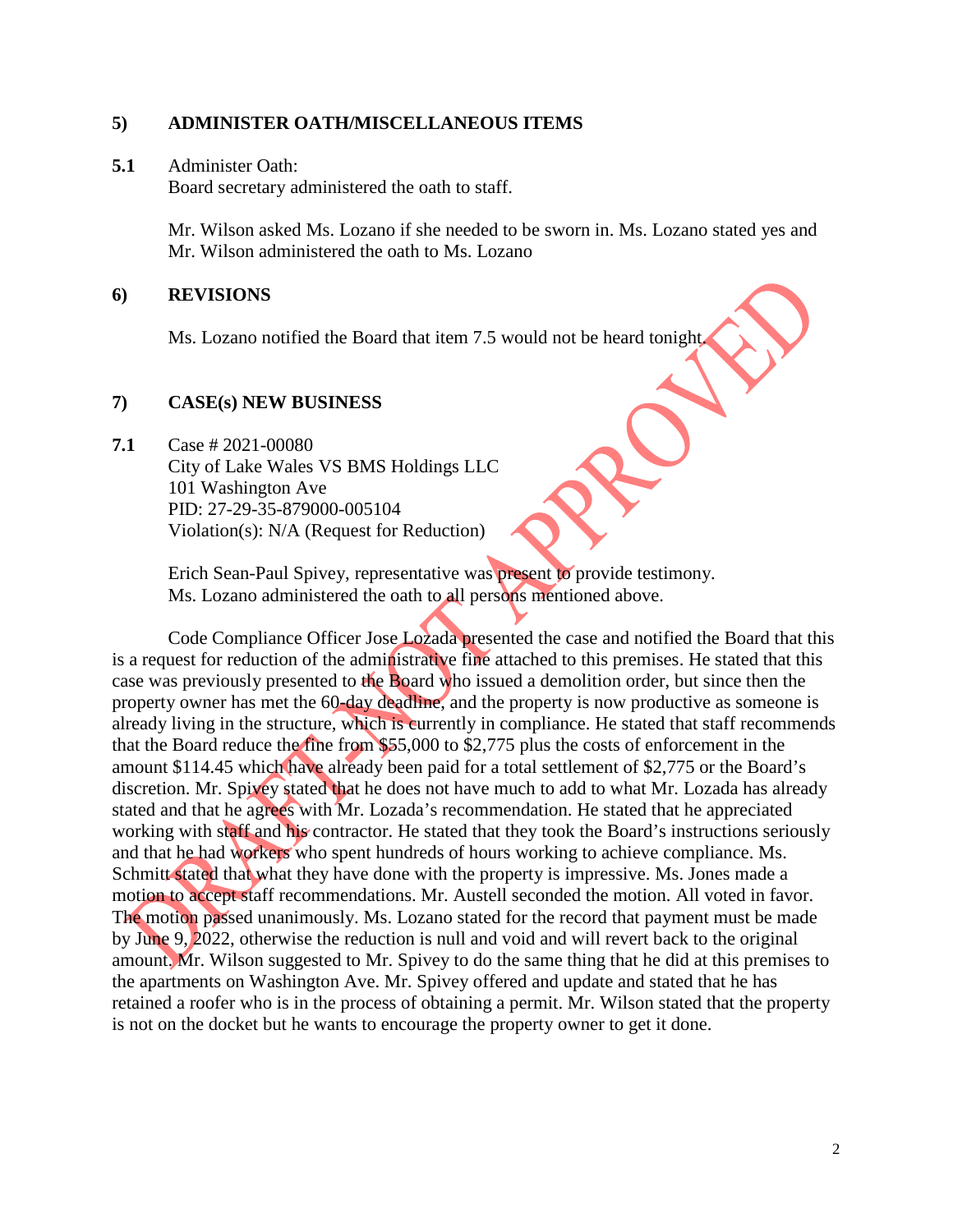**7.2** Case # 2006-00003 City of Lake Wales VS Rosalia Cordova 226 Weaver Ave PID: 27-30-02-906000-004070 Violation(s): N/A (Request for Reduction)

> Rosalia Cordova, property owner was present to provide testimony. Edgar Cordova, son and translator for property owner was present to provide testimony. Ms. Lozano administered the oath to all persons mentioned above.

Code Compliance Officer Jose Lozada presented the case. He stated that this a request for reduction of the fine that is currently attached to this premises. He stated that staff recommends that the Board reduce the fine from \$1,411,500.00 to \$70,575.00 plus the costs of enforcement in the amount \$89.09 for a total settlement of \$70,664.09 or the Board's discretion. He stated that staff recognizes that the recommendation is an outrageous number, but it is staff's standard procedure to recommend 5%, and asks that the Board be reasonable when issuing their reduction. He also stated that this case and item 7.3 are for the same property and for the same owner and to please consider that amount as well. Mr. Cordova addressed the Board and stated that they just recently obtained the house and that Ms. Cordova was unaware of the fines, and that as soon as she received the letter she came to the office to communicate with staff about the issue. Mr. Wilson asked staff if there were photos as to what the property looked like when it was in violation. Ms. Lozano responded that she does not have them with her as they were removed for being irrelevant to the request. Mr. Wilson stated that the reason he is asking is because he wants to see what the issue was. Mr. Lozada stated that as of today the property is in compliance and that since Ms. Cordova took ownership of the property she has maintained it in compliance. Mr. Wilson asked if there was a new roof on the home. Mr. Cordova responded yes and that they rehabbed the entire house. Mr. Wilson asked if there has been significant amount of work done since the passing of previous property owner. Mr. Cordova responded yes. Ms. Jones asked what is the current use of the property. Mr. Cordova responded that there is a tenant in the home right now and that his mom's sister who is disable also lives there. Ms. Lozano was able to display the pictures Mr. Wilson requested as Mr. Bennett had them on his thumb drive. Ms. Jones stated that there has been significant improvements. Mr. Wilson stated that he wanted to show the citizens and the audience to be able to understand and follow and to witness the significant difference with achieving compliance. Mr. Lozada reminded the Board to keep in mind the next case on the agenda when considering the reduction. Mr. Wilson asked if the second lien is based on a similar situation. Ms. Lozano stated it was similar violations with two different cases at different times and because it is two separate orders, we need to have two separate orders to release the lien. Mr. Wilson asked Mr. Galloway if a motion is made can both properties be entertained. Mr. Galloway stated that they need to be addressed separately, and they can be discussed as a whole picture, but the releases have to be separate. Ms. Jones in discussion stated that the reductions would be for both cases and stated that roughly it would be \$1,600 for both cases. Ms. Paul stated that given the progress on the property a significant reduction like Ms. Jones suggested is fair. Mr. Cordova translated for Ms. Cordova what the Board discussed and Ms. Cordova thanked the Board for their consideration since she was unaware of the fines. Ms. Jones asked how long Ms. Cordova would need to make a payment of about \$1,600. Mr. Cordiva responded two months. Ms. Jones made a motion to reduce the fine to 0.05% which totals \$705.75 plus the costs of enforcement of \$89.09 for a total settlement of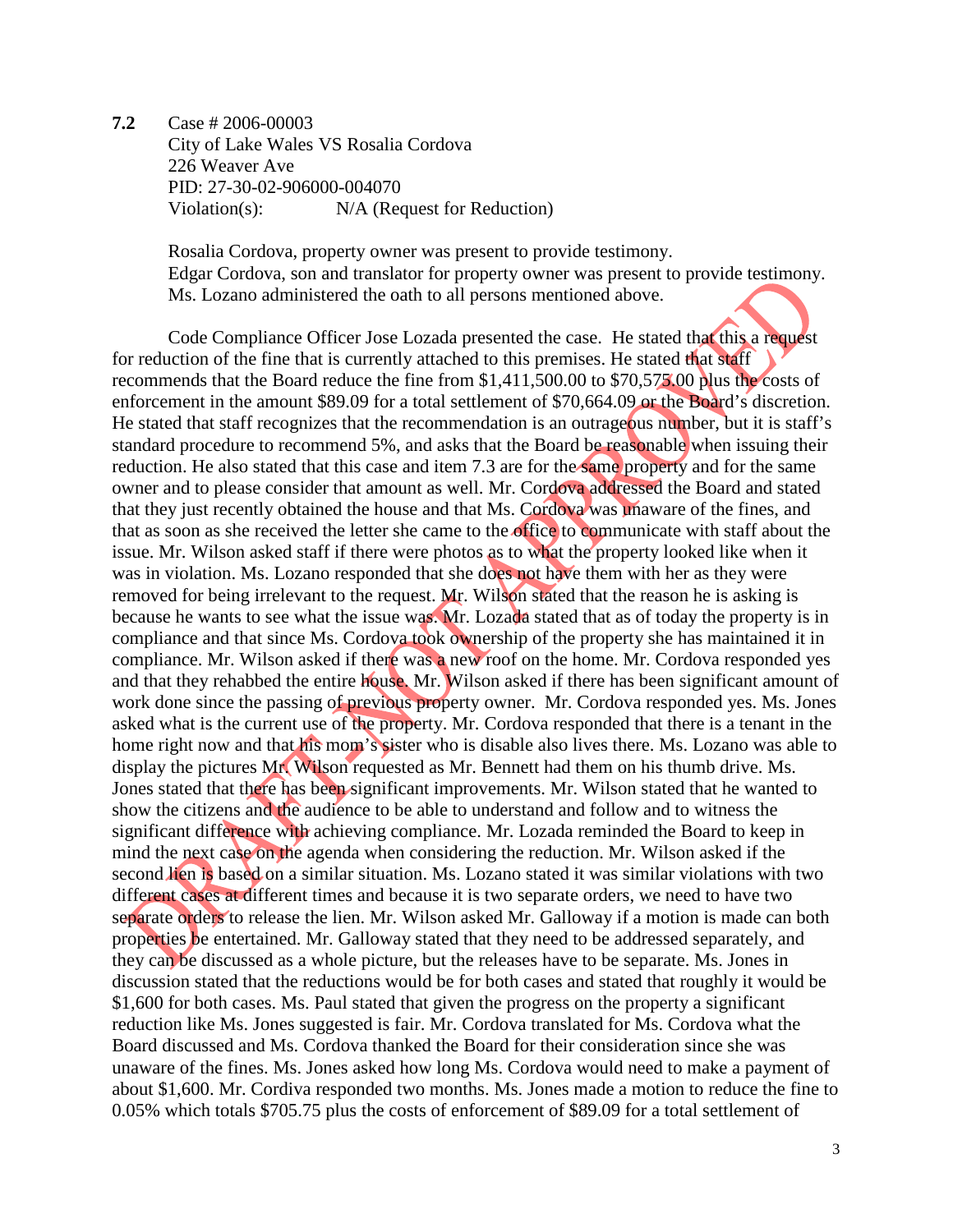\$794.84 with a due date to make payment of July 8, 2022. Mr. Austell seconded the motion. All voted in favor. The motion passed unanimously.

**7.3** Case # 2015-00007 City of Lake Wales VS Rosalia Cordova 226 Weaver Ave PID: 27-30-02-906000-004070 Violation(s): N/A (Request for Reduction)

> Rosalia Cordova, property owner was present to provide testimony. Edgar Cordova, son and translator for property owner was present to provide testimony. Ms. Lozano administered the oath to all persons mentioned above.

Code Compliance Officer Jose Lozada presented the case. He stated that this a request for reduction of the fine that is currently attached to this premises. He stated that staff recommends that the Board reduce the fine from \$613,500.00 to \$30,675.00 plus the costs of enforcement in the amount \$89.09 for a total settlement of \$30,764.09 or the Board's discretion. He stated the same as with the previous case on item 7.2 that staff recognizes that the recommendation is an outrageous number and asks that the Board be reasonable when issuing their reduction. Mr. Cordova's testimony for this case is the same as on item 7.2. Ms. Jones made a motion to reduce the fine to 0.1% which totals \$613.50 plus the costs of enforcement of \$89.09 for a total settlement of \$702.59 with a due date to make payment of July 8, 2022. Ms. Paul seconded the motion. All voted in favor. The motion passed unanimously.

#### **7.4** Case # 2020-00475

City of Lake Wales VS Dixy Navas and Juan Luis Rodriguez 22 Crystal Ave W PID: 27-30-02-900000-001030 Violation(s): 12-233.1 Sanitation and Storage of Materials.

12-72 Disposition and impoundment of vehicles or vessels.

20-12 Commercial vehicle parking in residential districts.

Dixy Lourdes Navas, property owner was present to provide testimony. Ms. Lozano administered the oath to all persons mentioned above.

Code Compliance Officer Jose Lozada presented the case. He stated that the property owner has been provided with several lists with items to be corrected and Ms. Lozano explained expectations for compliance, and that numerous extensions have been granted. He stated that progress had been observed but that violations still continued. He stated that as of today there has been a great deal of progress but that violations still exist. He stated that:

#### STAFF REQUESTS THE BOARD:

- 1) Find that all cited violations were allowed to exist past the date for correction and
- 2) Find that Proper Notice has been afforded to the Property Owner and,
- 3) Find that all Procedural requirements have been met.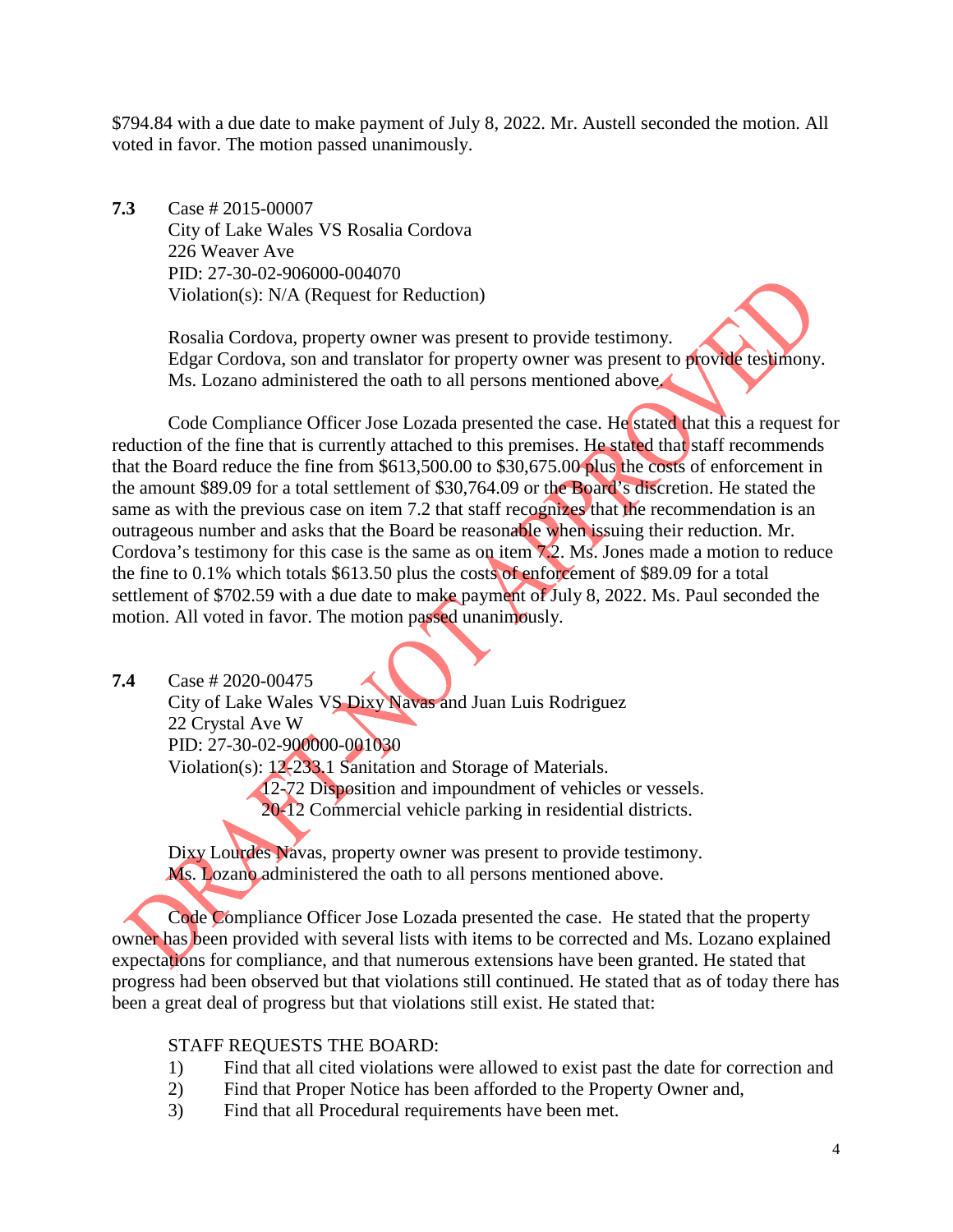Imposing the cost of enforcement of \$244.95 to present this case.

#### AND STAFF RECOMMENDS THE BOARD:

1) Impose a fine in the amount of \$150.00 (per day), every day the violation exists effective 10 days from today and authorize an Administrative Lien be placed against the property until such time as all violations are corrected, and an Affidavit of Compliance is issued by a representative acting for the city and restitution is made for all fines and costs incurred by the city to present this case.

Mr. Lozada stated that there is a pile of tires in the front of the property and a vehicle on the driveway that appears to be derelict. Ms. Navas asked if he is referring to the Explorer. Mr. Lozada responded yes. Ms. Navas addressed the Board and stated that there is no excuse and that her husband has cancer, lymphoma, leukemia and many other multiple things. She stated that she lost her job because she has to stay at home to take care of him. She stated that it is hard and that she understands that there is no excuse as Ms. Lozano has told her what the law is. Mr. Wilson asked how much time does she need to comply and if an additional 60 days would be enough. Ms. Navas responded yes and that she would really appreciate the extension. Mr. Wilson made a motion to table this case for 90 days (08/07/2022). Ms. Jones seconded the motion. All voted in favor. The motion passed unanimously. Ms. Jones explained to Ms. Navas that her case will be brought back to the Board in 90 days and their expectations for compliance will be reviewed at that time. Mr. Wilson stated that if the premises comes into compliance prior to the 90 day deadline, there is no need for the case to be brought back to the back, but would like to get an update on the status of this case.

**7.5** Case # 2019-00657 City of Lake Wales VS Shane T. Walser 611 Springer Dr PID: 27-30-01-892500-003021 Violation(s): 7-8 Building Permit Required

This Case was not presented to the Board.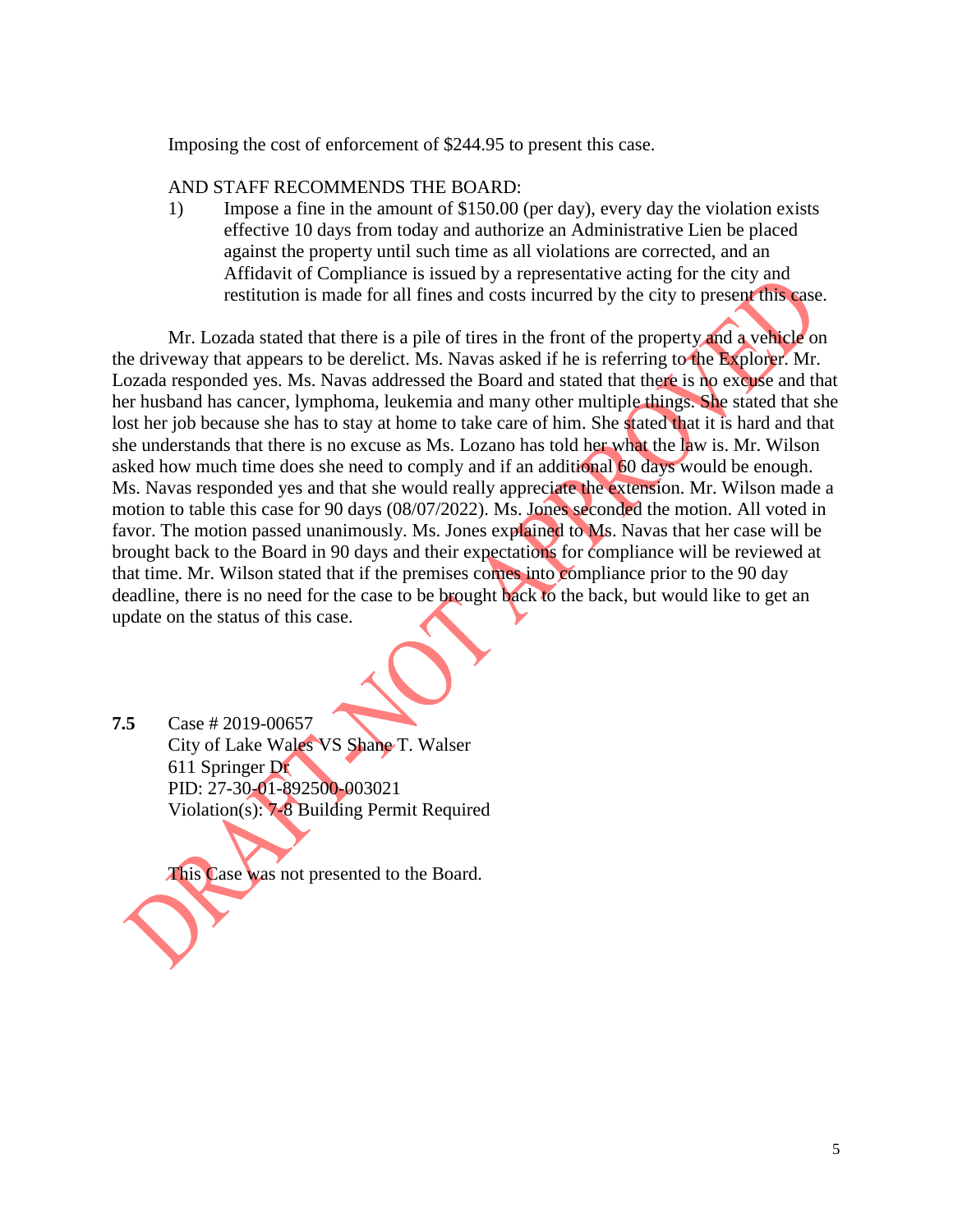**7.6** Case # 2022-00065

City of Lake Wales VS Beatriz Alonzo Marcial and Manolo Armenta Alonzo 350 Weaver Ave PID: 27-30-02-906000-003120 Violation(s): 7-8 Building Permit Required 12-233.1 Sanitation and Storage of Materials

Beatriz Alonzo, Property owner was present to provide testimony. Ms. Lozano administered the oath to all persons mentioned above.

Code Compliance Officer Jose Lozada presented the case and its history. He stated that a shed was built without a permit and that there are sanitation violations at this premises. He stated that although there has been communication with the property owner, violations still exist. He stated that:

STAFF REQUESTS THE BOARD:

- 1) Find that all cited violations were allowed to exist past the date for correction and
- 2) Find that Proper Notice has been afforded to the Property Owner and,
- 3) Find that all Procedural requirements have been met.

Imposing the cost of enforcement of \$101.59 to present this case.

#### AND STAFF RECOMMENDS THE BOARD:

1) Impose a fine in the amount of \$150.00 (per day), every day the violation exists effective Today and authorize an Administrative Lien be placed against the property until such time as all violations are corrected, and an Affidavit of Compliance is issued by a representative acting for the city and restitution is made for all fines and costs incurred by the city to present this case.

Ms. Alonzo was present to address the Board but because she does not speak English the Board allowed Ms. Lozano to translate. Ms. Lozano translated what. Mr. Lozada has presented and asked Ms. Alonzo to state her case. Ms. Alonzo stated "I will comply with what's happened and I will pay". Ms. Jones asked if she understands the itemized list of things that need to be done and asked Ms. Lozano if an itemized list was provided. Ms. Lozano responded that she did not provide her with a list, but verbally instructed her what needed to be done to come into compliance. Ms. Jones asked if Ms. Alonzo understands what she needs to do to come into compliance. Ms. Alonzo responded finish cleaning. Ms. Schmitt asked if the building has already been torn down. Mr. Lozada stated that the building has been partially taken down, but that as of today part of the building is partially erected and that there is a lot of sanitation issues on the property with storage issues. Ms. Jones asked Ms. Lozano if the conversations with Ms. Alonzo were more extensive. Ms. Lozano responded that Ms. Alonzo asked what the issue was and that Ms. Lozano responded that the issue is the shed and also the junk and trash surrounding the shed and anything that would look like junk and trash. Ms. Lozano stated that Ms. Alonzo stated that she understood and that she also told her about the permitting options and that Ms. Alonzo stated that she would just remove the structure. Ms. Jones asked how long it would take to complete those items. Ms. Alonzo responded one week. Mr. Austell asked if she needs more than one week. Ms. Alonzo responded no, just one week. Ms. Jones made a motion to accept staff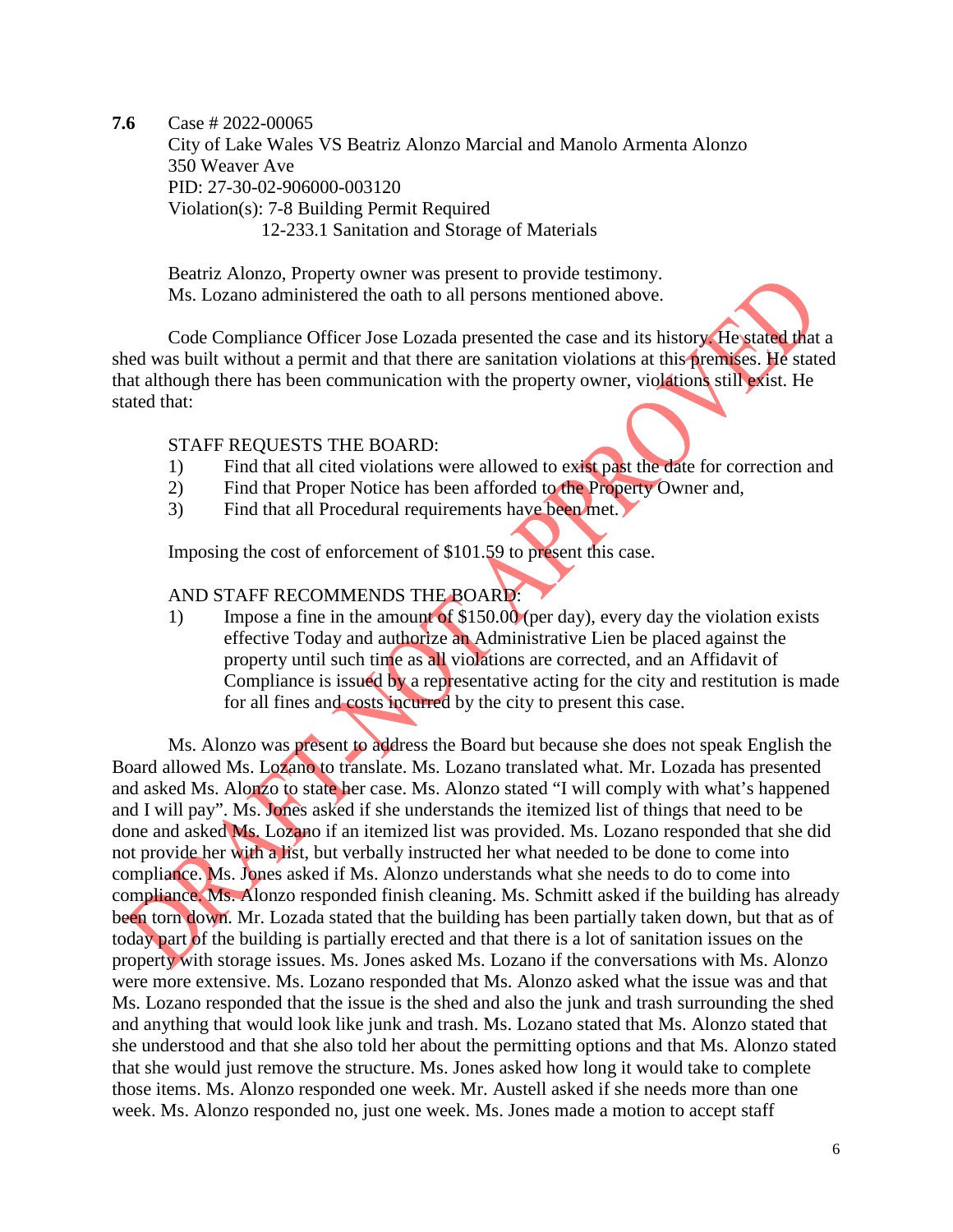recommendations with an extension of 10 days. Mr. Austell seconded the motion. All voted in favor. The motion passed unanimously.

**7.7** Case # 2022-00040 City of Lake Wales VS Jennifer Underwood 717 Hibiscus Ave PID: 27-30-12-918000-001080 Violation(s): 7-8 Building Permit Required

Property Owner/Representative was/were not present to provide testimony.

Code Compliance Officer Jose Lozada presented the case. He stated that an addition has been built without a permit. He stated that although communication has been made with the tenant, violations still exist. He stated that:

#### STAFF REQUESTS THE BOARD:

- 1) Find that all cited violations were allowed to exist past the date for correction and
- 2) Find that Proper Notice has been afforded to the Property Owner and,
- 3) Find that all Procedural requirements have been met.

Imposing the cost of enforcement of \$146.59 to present this case.

## AND STAFF RECOMMENDS THE BOARD:

1) Impose a fine in the amount of \$ 250.00 (per day), every day the violation exists effective Today and authorize an Administrative Lien be placed against the property until such time as all violations are corrected, and an Affidavit of Compliance is issued by a representative acting for the city and restitution is made for all fines and costs incurred by the city to present this case.

Ms. Jones asked that if the only contact made has been with the tenant and not the property owner. Mr. Lozada responded yes. Ms. Jones asked about delivery and Mr. Lozada responded that the letters were delivered to the mailing address on the tax record. Ms. Schmitt asked if the property owner has contacted staff at all. Mr. Lozada responded no and that only the tenant has communicated with staff. Ms. Jones made a motion to accept staff recommendation. Mr. Wilson seconded the motion. All voted in favor. The motion passed unanimously.

**7.8** Case # 2005-00001 City of Lake Wales VS 5T Wealth Partners LP 517 A Greenview Ter PID: 27-29-35-880010-000212 Violation(s): N/A (Foreclosure)

Property Owner/Representative was/were not present to provide testimony.

Code Compliance Officer Jose Lozada presented the case. He stated that this case is no longer a compliance issue and that the City wants to foreclose on the liens. He stated that this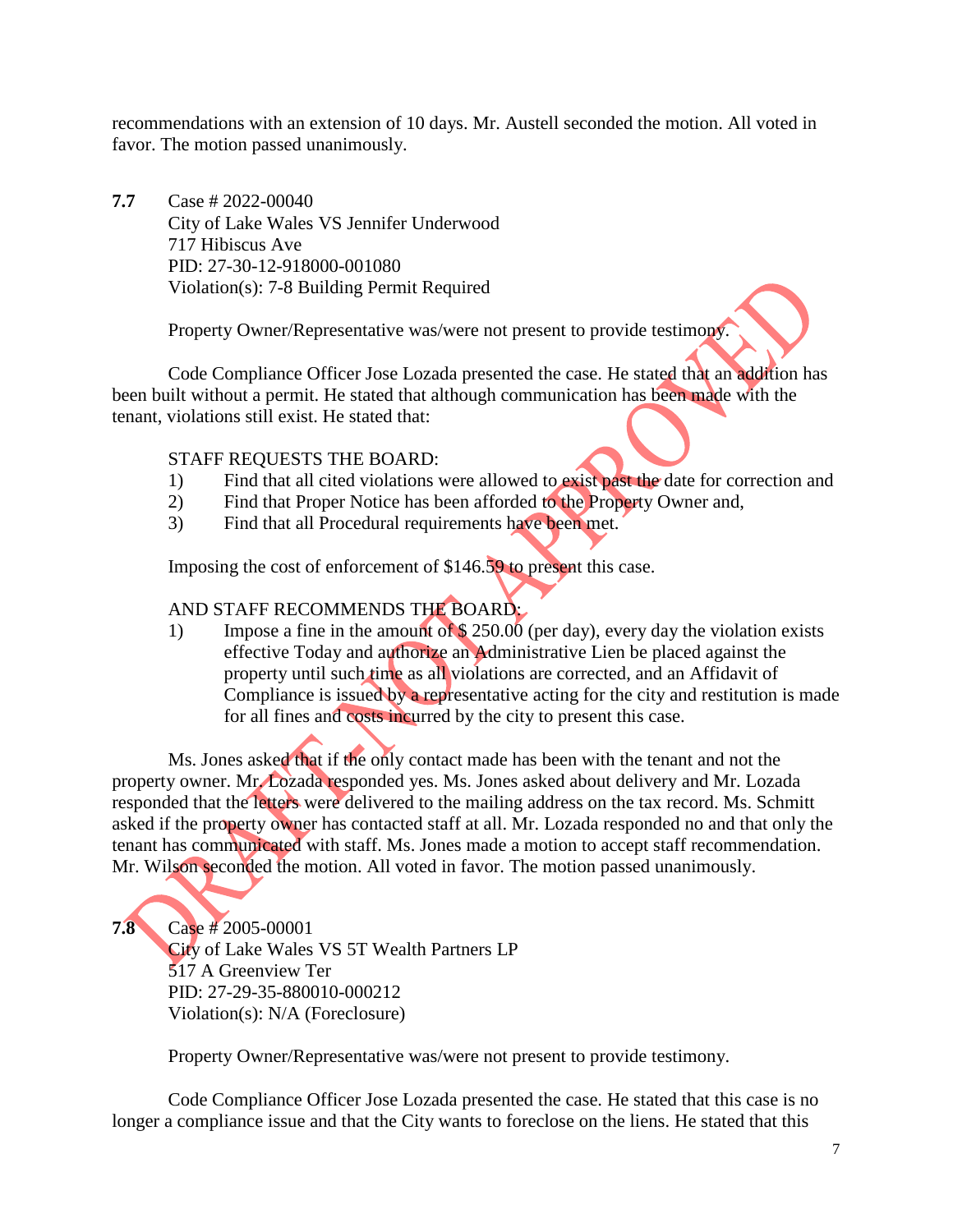property is a nuisance property and the City has had to abate it numerous times per year. He stated that the amount due for all open cases is \$621,701.19. He stated:

## STAFF REQUESTS THE BOARD:

- 1) Find that all cited violations were allowed to exist past the date for correction and
- 2) Find that Proper Notice has been afforded to the Property Owner and,
- 3) Find that all Procedural requirements have been met.

Imposing the cost of enforcement of \$111.97 to present this case.

#### AND STAFF RECOMMENDS THE BOARD:

1) Authorize the Code Compliance Division to initiate the foreclosure process.

Ms. Jones asked if this premises is just allowing for the City to abate the violations and we are sending them to the property taxes. Mr. Lozada responded that there is an amount due for taxes and they are not paying the taxes and that the City routinely provides service to this property for maintenance. Ms. Schmitt asked if these are two properties next to each other and if the next case is related. Mr. Lozada stated yes, but that different owners own the two parcels. Ms. Jones made a motion to accept staff recommendations. Ms. Schmitt seconded the motion. All voted in favor. The motion passed unanimously.

**7.9** Case # 2007-00003

City of Lake Wales VS Eleftheria N. Mina E 517 B Greenview Ter PID: 27-29-35-880010-000211 Violation(s): N/A (Foreclosure)

Property Owner/Representative was/were not present to provide testimony.

Code Compliance Officer Jose Lozada presented the case. He stated that this case is no longer a compliance issue and that the City wants to foreclose on the liens. He stated that this property is a nuisance property and the City has had to abate it numerous times per year. He stated that the amount due for all open cases is \$806,310.00. He stated:

## STAFF REQUESTS THE BOARD:

1) Find that all cited violations were allowed to exist past the date for correction and 2) Find that Proper Notice has been afforded to the Property Owner and,

3) Find that all Procedural requirements have been met.

Imposing the cost of enforcement of \$111.97 to present this case.

#### AND STAFF RECOMMENDS THE BOARD:

1) Authorize the Code Compliance Division to initiate the foreclosure process.

Ms. Wilson made a motion to accept staff recommendations. Ms. Jones seconded the motion. All voted in favor. The motion passed unanimously.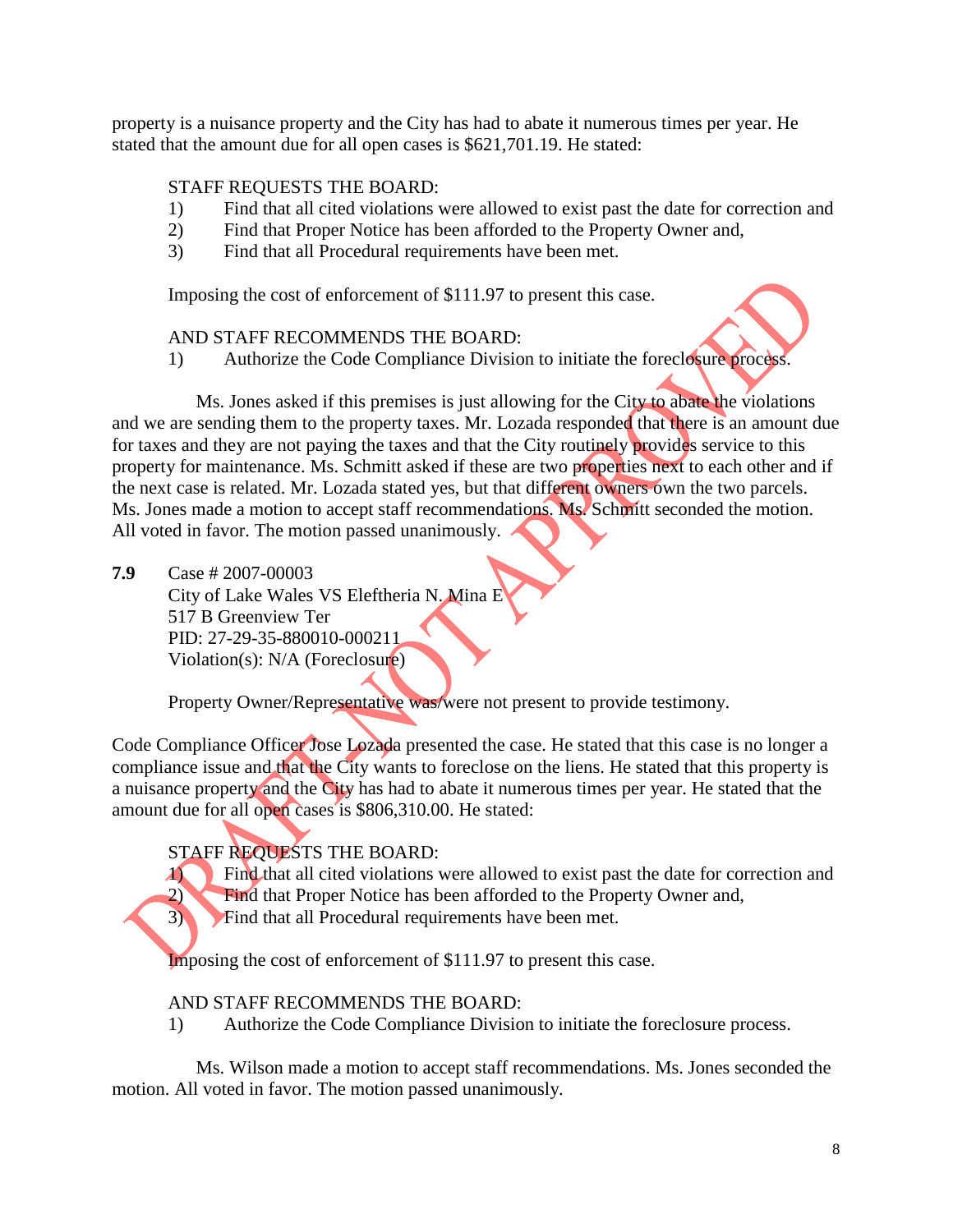#### **8) PUBLIC COMMENTS AND PETITIONS**

Mr. Wilson opened the floor for public comments.

No one addressed the Board for public comments, and Mr. Wilson closed the floor for public comments.

## **9) BOARD MEMBER APPLICATIONS FOR APPOINTMENT IN JULY 2022**

#### **9.1 Ralph Marino Application**

Mr. Wilson opened the floor for discussion of Mr. Marino's application and asked Ms. Lozano to assist with the recommendation. Ms. Lozano stated that Mr. Marino is not present but that the Board may proceed with making a recommendation. Mr. Wilson stated that the Board should proceed with making the recommendation. Ms. Lozano asked all present Board members for a yes or no recommendation. All members present voted yes to recommend Mr. Marino to be re-appointed to the Board. Ms. Lozano stated that she will notify Mr. Marino that he should appear before City Commission to be officially re-appointed.

#### **9.2 Rodney Cannon Application**

Mr. Wilson opened the floor for discussion of Mr. Cannon's application and asked Ms. Lozano to assist with the recommendation. Ms. Lozano stated that Mr. Cannon is not present but that the Board may proceed with making a recommendation. Mr. Wilson stated that the Board should proceed with making the recommendation. Ms. Lozano asked all present Board members for a yes or no recommendation. All members present voted yes to recommend Mr. Cannon to be re-appointed to the Board. Ms. Lozano stated that she will notify Mr. Cannon that he should appear before City Commission to be officially re-appointed.

## **10) BOARD/STAFF COMMENTS/OTHER BUSINESS**

Ms. Lozano notified the Board that they will be getting more requests for reduction and explained that she has mailed out a notice of lien to every property owner that has an administrative fine attached to their premises. She stated that because staff has shifted from the Amnesty Program; and property owners can make a request for reduction at any time, staff decided to send the notice instead, and that the notice notifies the property owners about the fine, and that the City would like to resolve the matter or the premises may be at risk of foreclosure, and that if they would like to resolve the matter they can contact the office for possible settlement options so long as the premises is in compliance. She stated that she sent close to 80 notices and that she has been busy with the response from the letter with phone calls and walk ins. Ms. Schmitt asked if a lot of them state that they did not have any idea. Ms. Lozano responded yes, as a lot of them bought the properties via quit claim deeds or inherited the premises, and that she is explaining the process and is and walking the property owners through the process of resolving the issue so that it doesn't lead to the City seeking foreclosure on their property. Mr. Bennett stated that in real estate transactions, you always do a search to see if the title is clean and we can solve these problems now instead of trying to solve them the day of a sale, this helps to move things along. Ms. Lozano stated that this notice has been more